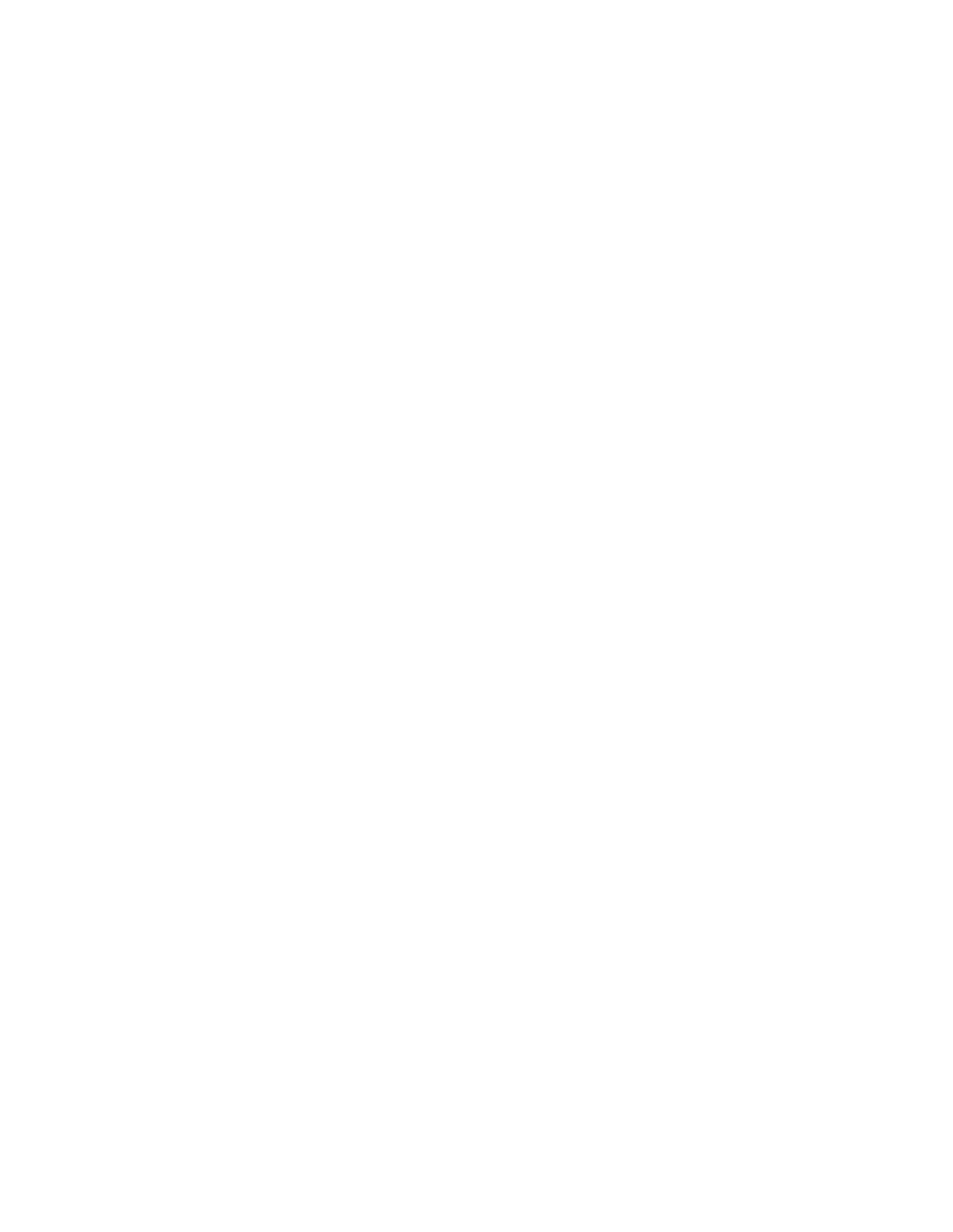#### **HF Considerations in Type 2 Diabetes**

- Metformin is  $1<sup>st</sup>$  line in patients with HF and diabetes if the CrCl is >30ml/min.<sup>1</sup> It has the best outcome data <sup>UKPDS</sup>. In acute HF, dehydration, and worsening or unstable renal function, metformin should be held to prevent lactic acidosis. Monitor CrCl or eGFR q3-6 months or sooner if symptomatic e.g. nausea, vomiting, dehydrated.
- TZDs (rosiglitazone & pioglitazone)  $\uparrow$  the risk of HF especially systolic
- Cardioselective beta blockers  $_{(e.g. \text{ bisoprolol})}$  may be preferred when there is significant hypoglycemia risk.

• Caution: potassium retention tends to be problematic in diabetes.

#### **HF Considerations In The Elderly**

- HF may present with cognitive impairment, delirium, falls, sleep disturbance, nocturia, and ankle/sacral edema<sup>1</sup>
- Drug therapy approaches are similar but more caution is needed due to higher risk of adverse events e.g.:
	- o May require lower starting doses
	- o Less likely to achieve target doses of ACEI & BB
	- o More prone to electrolyte disturbance therefore caution with spironolactone, diuretic, ACEI/ARB
	- o Watch for digoxin toxicity even at therapeutic levels
- BBs appear to maintain beneficial outcomes in the elderly.<sup>21</sup>
- Supine BP should be measured after 5-15 minutes rest
- Standing BP should be measured within 3-5 minutes {Orthostatic hypotension is defined as: a fall of >20 mmHg SBP or >10 mmHg DBP; present in 1/3 of ≥65yr}

## **Stopping / Holding of HF Drugs - Caution**

- BB should not be stopped abruptly; taper over 1-2 weeks. If exacerbation of HF, may continue with or decrease BB dose by half if not responsive to other therapy (e.g.  $\uparrow$  diuretics).
- If **ACEI/ARB/BB** held in acute illness, **restart** as soon as possible.

#### **Digoxin Dosing – Aim Low!**

- Digoxin is useful as add-on therapy for HF symptoms especially if EF <30% despite optimal doses of ACEI & BB. {Useful for symptom relief, shortening hospital length of stay and increased exercise tolerance; mortality benefit not confirmed.} It is also useful in HF patients who also have atrial fibrillation.
- The **Bauman Nomogram** may be used for initial dosing<sup>22</sup>
- Digoxin benefit in HF may be associated with lower serum levels $^{23,24}$ : o Post-hoc analysis from the DIG trial found levels <1.0 nmol/L
	- associated with  $\downarrow$  mortality; levels >1.5nmol/L with  $\uparrow$  mortality o **Digoxin target levels in HF: between 0.6 - 1.3 nmol/L**
- Routine levels not recommended in HF. May do one-time level at 1 month to ensure not supratherapeutic. A level may be useful anytime if toxicity or poor compliance is suspected. If measuring levels:
	- oAllow ≥5-10 days after initiating; repeat only if something changes {It may take 15- 20days to reach steady state in renal dysfunction.}
	- $\circ$  Instruct patient & lab to obtain a trough level  $\geq$ 8hrs after last dose; this is often taken just prior to the next dose being due.

#### **Figure 1: Bauman Dosing Nomogram: Digoxin Initiation** E.g. for a 75yr woman, 5'3", 60kg, SCr = 115umol/L & estimated CrCl of 35ml/min, the suggested initial dose would be 0.0625mg daily.



#### **NSAIDs (& COXIBs) & Heart Failure**

- All NSAIDs are associated with increased risk in  $HF<sup>25</sup>$ 
	- o Risk is dose dependent, increasing with higher doses o Mortality risk may vary for different NSAIDs
		- Very high risk: diclofenac >100mg/day
			- Lower risk: naproxen ≤500mg/day; ibuprofen ≤1200mg/day Celecoxib is no better; similar renal effects as other NSAIDs
- **Avoid** NSAIDs including celecoxib in HF patients if possible! {Note: ASA 81mg daily is OK!}
- If needed (e.g. ankle injury limiting activity), limit to short term use.
- Safer analgesic alternatives may include: non-drug measures, acetaminophen, tramadol or opioids; colchicine for gout.

#### **Common Drug Interactions of Concern in HF**

**ACEI/ARB** & allopurinol <sup>↑</sup> hypersensitivity rx, Bactrim<sup>↑</sup>K, cyclosporine<sup>↑</sup>Scr, digoxin telmisartan <sup>↑</sup> dig, diuretic<sup>↑</sup>K if K sparing; ↓BP, lithium<sup>↑ Li level</sup>, NSAIDs<sup>↑</sup>Scr,↑BP & spironolactone <sup>↑k</sup>.

**BB** & amiodarone<sup>↓ HR</sup>, antidiabetics ↓ hypoglycemic response, 1BS, CCB +BP,worsen HF clonidine <sup>↑</sup>BP-rebound effect if clonidine d/c , cyclosporine <sup>↑</sup>cyclo & digoxin <sup>↓</sup> HR, carvedilol <sup>↑</sup> dig.

**Digoxin** & amiodarone <sup>↑ dig</sup>, BB ↓ HR, carvedilol <sup>↑ dig</sup>, CCB diltiazem/verapamil ↑ dig, ↑AV block,

conazoles itraconazole<sup>↑</sup> dig, cyclosporine <sup>↑</sup> dig , diuretic <sup>↓</sup>K may <sup>↑</sup> dig toxicity,

erythromycin/clarithromycin <sup>↑ dig</sup>, quinidine<sup>↑ dig</sup> & spironolactone <sup>↑ dig</sup>.

**Misc**: TZDs & Insulin<sup>↑</sup> fluid volume ; Nitroglycerin & sildenafil<sup>↓</sup>BP. **Diuretics** with steroids<sup>↓</sup> K.

# **HF with Preserved Systolic Function (PSF)**  $^{26,27,28,29}$  e.g. normal ejection fraction (NEF), diastolic dysfunction

- There is a lack of clinical trial data available for significant reduction of mortality and hospitalization with treatments.
- **Maximize management of comorbidities and contributing factors**: **hypertension** (especially common in elderly females), **heart rate** (& possibly rhythm) in patients with arrhythmias, fluid balance, and myocardial ischemia.
- **Atrial fibrillation** can worsen HF symptoms because of poor rate control and also lack of atrial contribution to cardiac output. Thus a  $\overline{BB}$  +/- digoxin (at the lower HF doses)</sub> or possibly amiodarone may be very useful in such patients. If a BB is not tolerated, verapamil or diltiazem may be used for rate control in atrial fibrillation, or angina in PSF patients. {However, verapamil & diltiazem contraindicated if EF <40% and can have adverse drug interactions with digoxin and BBs.}
- BBs may be especially beneficial to slow heart rate, reduce myocardial oxygen demand, lower BP and improve atrial and ventricular filling time. ACEIs may be used cautiously (as with any vasodialator). Benefits have yet to be confirmed in RCTs.
- Irbesartan  $_{an ARB}$  was not effective for PSF in I-PRESERVE.<sup>30</sup> Candesartan was not effective in CHARM-Preserved when added to an ACEI, compared to using an ACEI alone.<sup>31</sup>
- Since maintaining preload is essential in PSF, it is important not to overuse diuretics. {However, chlorthalidone 12.5-25mg daily was effective in reducing new-onset HF including PSF  $^{\text{ALLHAT}}$ <sup>32</sup>
- Benefits of digoxin in PSF are not well established unless used for rate control in atrial fibrillation.

#### *In all patients, don't forget to discuss importance of:*

• *limiting sodium intake (1-3 grams/day depending on congestion/fluid retention)*  • *limiting fluid intake (1.5-2L/day depending on congestion/fluid retention)* • *weighing themselves daily (report gains of >2 lbs in 1-2 days or 5 lbs in 1 wk)* • *checking for swelling of the extremities daily*  • *doing exercise as tolerated (30-45 minutes of aerobic exercise 3-5x / week)*  • *vaccinations (flu shot yearly; pneumococcal once with possible one time repeat after > 5 years)* • *smoking cessation, ASA; statins if otherwise high CV risk* • *minimizing alcohol (less than 2-3 drinks/week)* • *resting when needed* • *diet:* ↑ *omega-3 polyunsaturated fatty acids* • *advance care directives* • *adherence to drug and non-drug treatments(consider need for DVT prophylaxis)* • *close observation by pt & medical follow-up when deteriorating HF*  • *benefits of medications; "live longer and stay out of hospital!"* 

Abbreviations: **ACEI**=angiotensin converting enzyme inhibitor **ARB**=angiotensin receptor blocker **BP**=blood pressure **BUN**=blood urea nitrogen **CCB**=calcium channel blocker **EF**=ejection fraction **HF**=heart failure **HR**=heart rate **ISDN**=isosorbide dinitrate **K**=potassium **Scr**=serum creatinine